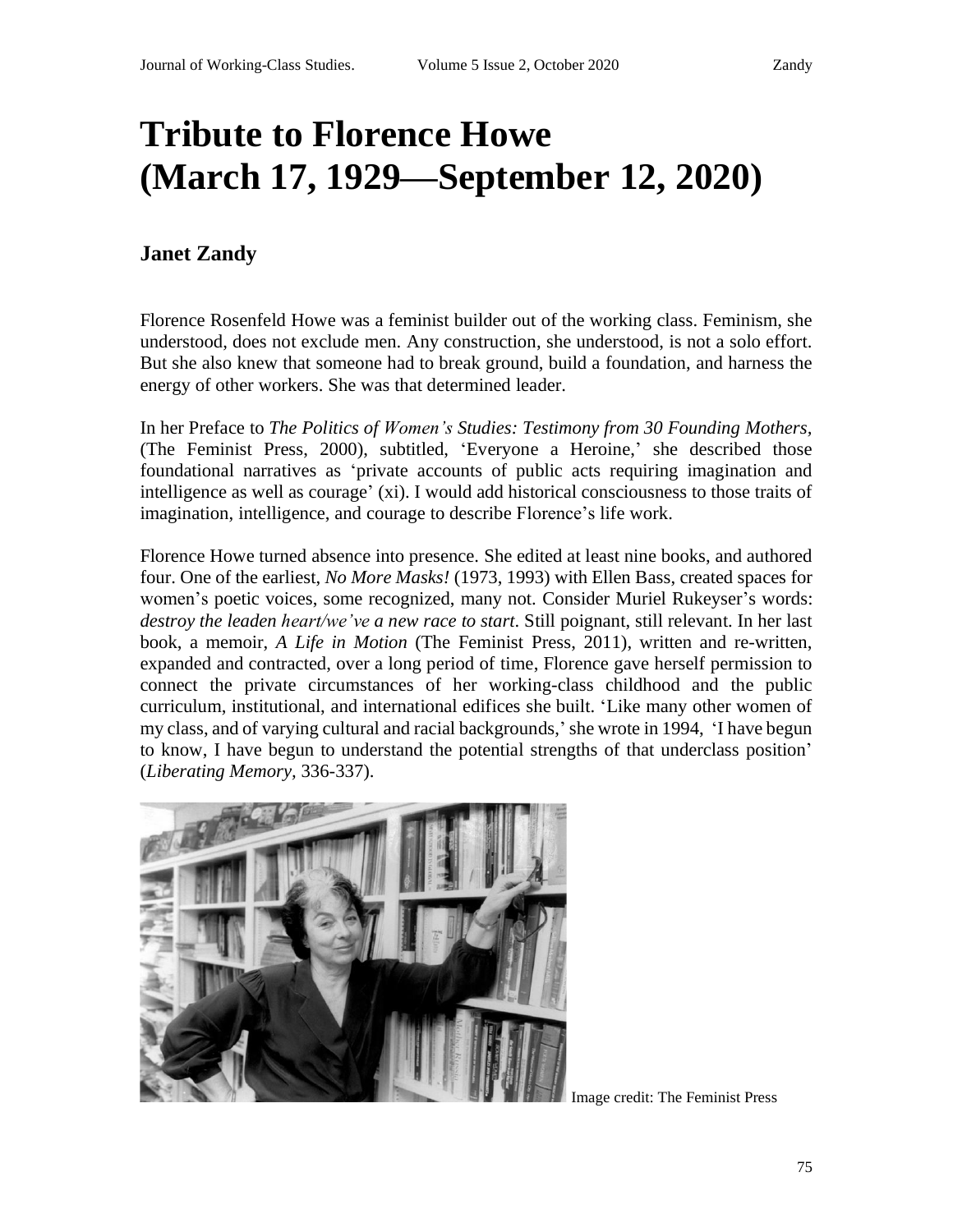She is known, rightly, as the Mother of Women's Studies and the founder, with Paul Lauter, of The Feminist Press, in 1970. This trajectory holds lessons for practitioners of Working-Class Studies, that is, the need to establish our own publishing outlets, and build and expand curricula at every level. She also offered models for thinking outside traditional academic frames, without pre-conceived categorization. Women's Studies, for Florence, did not contain separate boxes of race, class, and gender. She was a synthetic and analytic intellectual, an organic intellectual.

Florence had a long list of 'firsts' after her name: the first chair of the Modern Language Association (MLA)'s newly forged Commission on the Status and Education of Women, the first (since 1920) female President of the Modern Language Association (MLA). In her 1973 MLA presidential address, she spoke of 'the importance of connections between literacy and literature,' (so relevant to pedagogical concerns in Working-Class Studies), 'students become literate not simply because they can write sentences or compose paragraphs, but because they learn to write about who they are, where they come from, and where they want to go' (*A Life in Motion* 257-258).

Official obituaries will list educational affiliations and occupational histories—and these are relevant, event crucial, to summing up Florence's life. She held four honorary doctorates, and used her public persona to advance women's studies internationally. Under her leadership, The Feminist Press published Women Writing Africa and Women Writing India series, supported by Ford Foundation and Rockefeller grants. For Florence, it wasn't about publishing trends, but about recognizing knowledge and experience that have been invisible and undervalued.

Florence Howe's long life cannot, and should not, be summed up easily. Her *bildungsroman* was a process of learning, unlearning, and re-learning. To understand how she moved in time from inauspicious birth to public figure, three shaping forces should be recognized as they continued to define her:

# **Childhood:**

*I was an unplanned baby born on March 17, 1929, nine months and one week after my penniless parents were married in Brooklyn, New York. My father had left school at age eight to work full time . . . to help support his Polish immigrant mother and two younger sisters. At the time of my birth, he was trying to eke a living from a pushcart of dry goods, but soon a fire ended that dream and he began to drive a taxi, which he did for the rest of his life. My mother's father had come from Palestine . . . and her mother from Jewish Russia. My orthodox Jewish grandfather was literate in four or five languages and made no effort to teach my illiterate grandmother any of them. He refused to allow my talented mother to consider college, instead forcing her into a commercial high school course. . . .* [My mother] *convinced me early that I was smart, and she taught me to value my mind, for I was to be the teacher that she could not be. Because of her, I learned the value of meaningful work, and the joy of achievement.* (*Liberating Memory*, 317).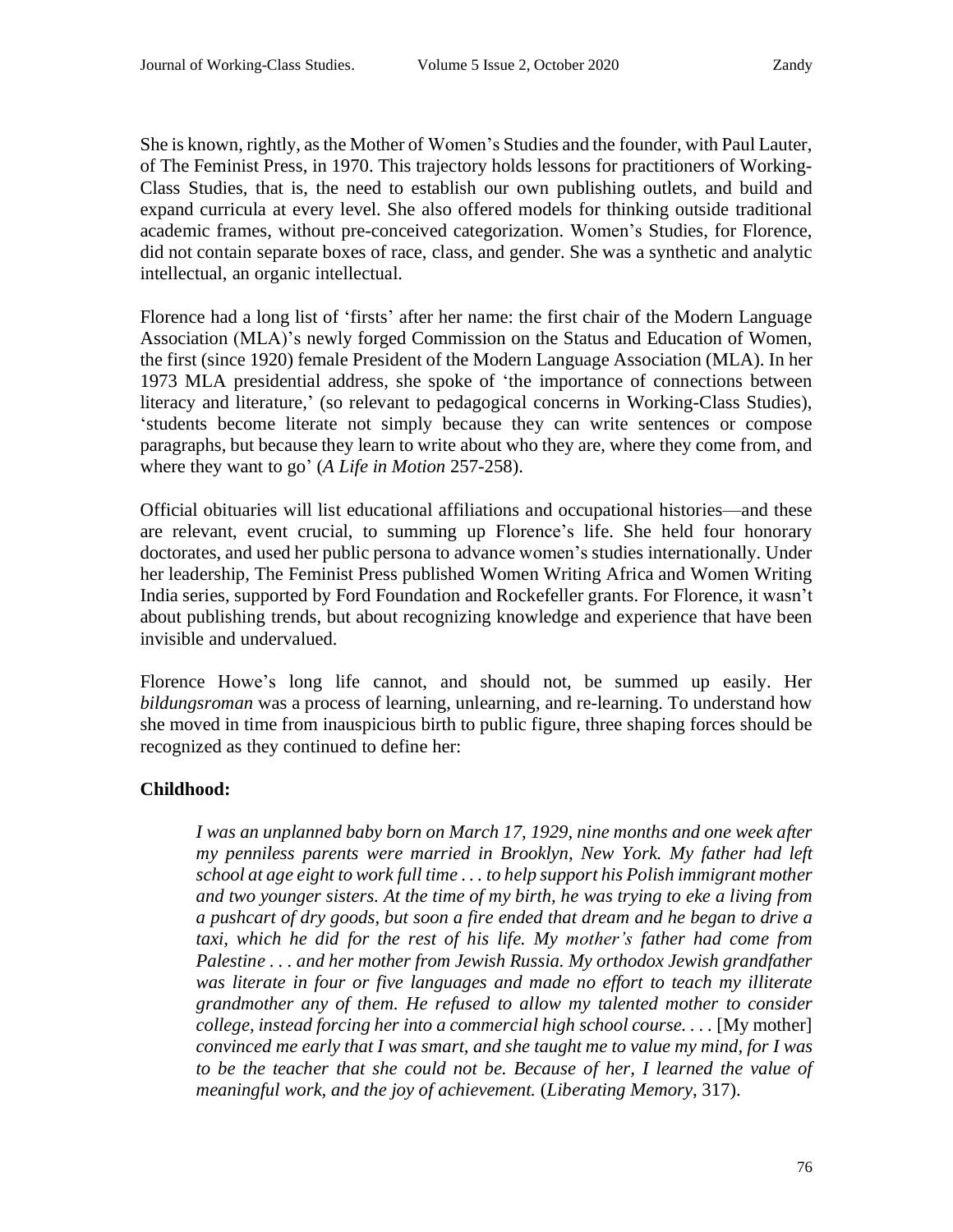### **Mississippi Freedom School:**

*In 1964, when I was thirty-five, I went to teach in Mississippi Freedom Summer. . . . But how could I teach in a Freedom School? What did I know that was worth teaching? . . . The Citizen Curriculum* [developed by Charlie Cobb] *. . . was a powerful instrument. . . . The curriculum was deliberately arranged . . . to make use of teachers' ignorance about a subject they had all experienced. We began with plumbing, an elegantly strategic choice, since all Americans might be assumed to* have used plumbing, or, as it turned out, at least to have seen it.  $\ldots$  On the first *day, I sat with a group of fifteen middle-school students, girls and boys, and asked the questions as if I were following a catechism. The first—'What bathrooms do white people have in Mississippi?' felt strange coming out of my mouth. Then, from each student, I heard in enormous detail, the color of the tile walls, of bathtubs and toilets, of sinks with and without cupboards beneath them, even of rugs on the floor, curtain on the windows. . . .*

*I went on to the second* [question]: *'What bathrooms do black people in Mississippi have?' The young people described outhouses very briefly, often with some embarrassment, without using that word, or simply said that they had none. The curriculum next asked 'Why?'*

('From Race and Class to The Feminist Press,' *Massachusetts Review,* 2003: 1-19).

#### **Tillie and Jack Olsen**:

*The working-class parents so different from my own.*

*They were the first to hear the stories of my family, and the first to provide some comfort, some kindness to soothe the raw grief I could feel about my childhood miseries . . . . I always cite Tillie as responsible for the most important aspect of Feminist Press work—the gift of her 'reading list,' which led to the discovery of specific 'lost' women writers and the reshaping of the American literary curriculum.* (*A Life in Motion,* The Feminist Press, 2011, 13*.*)

#### **Personal reflection**

I met Florence Howe at a Modern Language Association conference in San Francisco in 1991. Having just published *Calling Home,* I was invited to speak about working-class women's literature on a panel that included Constance Coiner, Tillie Olsen, Shelly Fisher Fishkin, and Gloria Anzaldúa. It was standing room only and a memorable moment for many. I left the room quietly, feeling quite separate from the attention that should go to others. Florence found me and asked for a copy of my paper. I said, 'it isn't very good.' She said, '**yes**, it is.' It was a moment of affirmation, probably experienced by many others in their relationship with Florence, but rare for me, as I summoned my courage to bring voices of working-class women into an academic setting. This was an instance not only of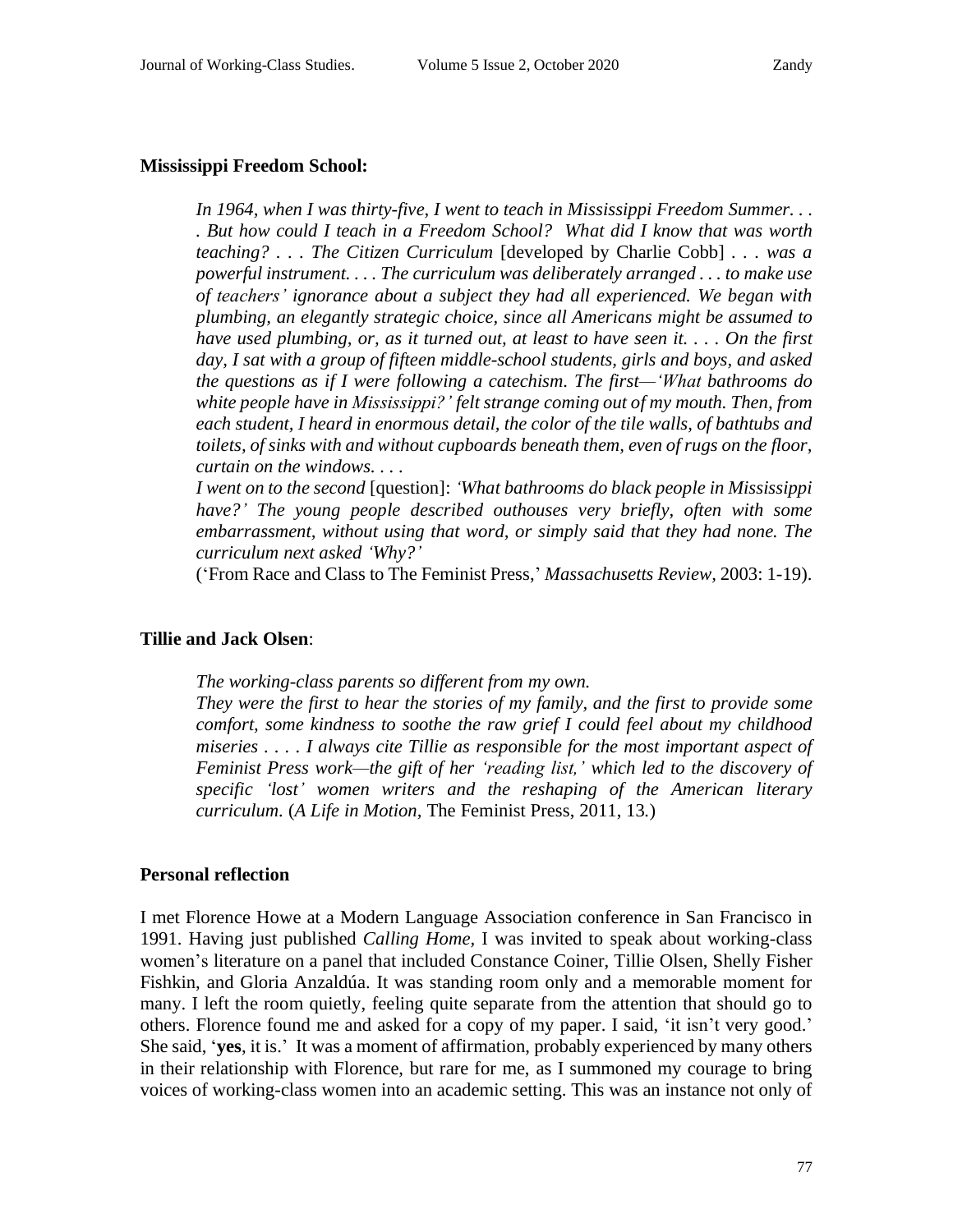Florence's generosity, but also of her capacity to recognize the work as well as the person behind the work, and especially for those of us from the working class and the first in our immediate families to finish high school, to go to college, to become teachers.

How does Florence Howe's life and work speak to the future of Working-Class Studies? She came into feminist consciousness, developed curriculum and pedagogy, published lost writing by women, and built The Feminist Press—in collaboration and with the support of many others—but also out of the power of her conscious mind and fierce will. That emergence was concomitant with a women's movement that started in the streets, developed out of small consciousness-raising sessions, taken into classrooms, and sustained by genuine feelings of sisterhood and linkages with other women. We in Working-Class Studies do not have a street based labor movement to fuel and inform our 'studies'—yet. But we can learn from the emergence of a women's movement of the risks of being too academic, and we can learn from Black Lives Matter about the palpability of economic and racial injustice. The women's marches, that I knew well, were called 'Take Back the Night.' How can we take back the language of jobs and work and patriotism, usurped by the powerful, who care nothing for working class and poor people? How can we own Tillie Olsen's 'Strong with the not yet in the now' ('Tell Me a Riddle,' 109)?



Image credit: Janet Zandy

# **Author Bio**

Janet Zandy is a Rochester Institute of Technology emerita professor. She is the author of the award-winning *Hands: Physical Labor, Class and Culture* and other books on the working classes and culture. Her most recent book is *Unfinished Stories: The Narrative Photography of Hansel Mieth and Marion Palfi*, researched at the Center for Creative